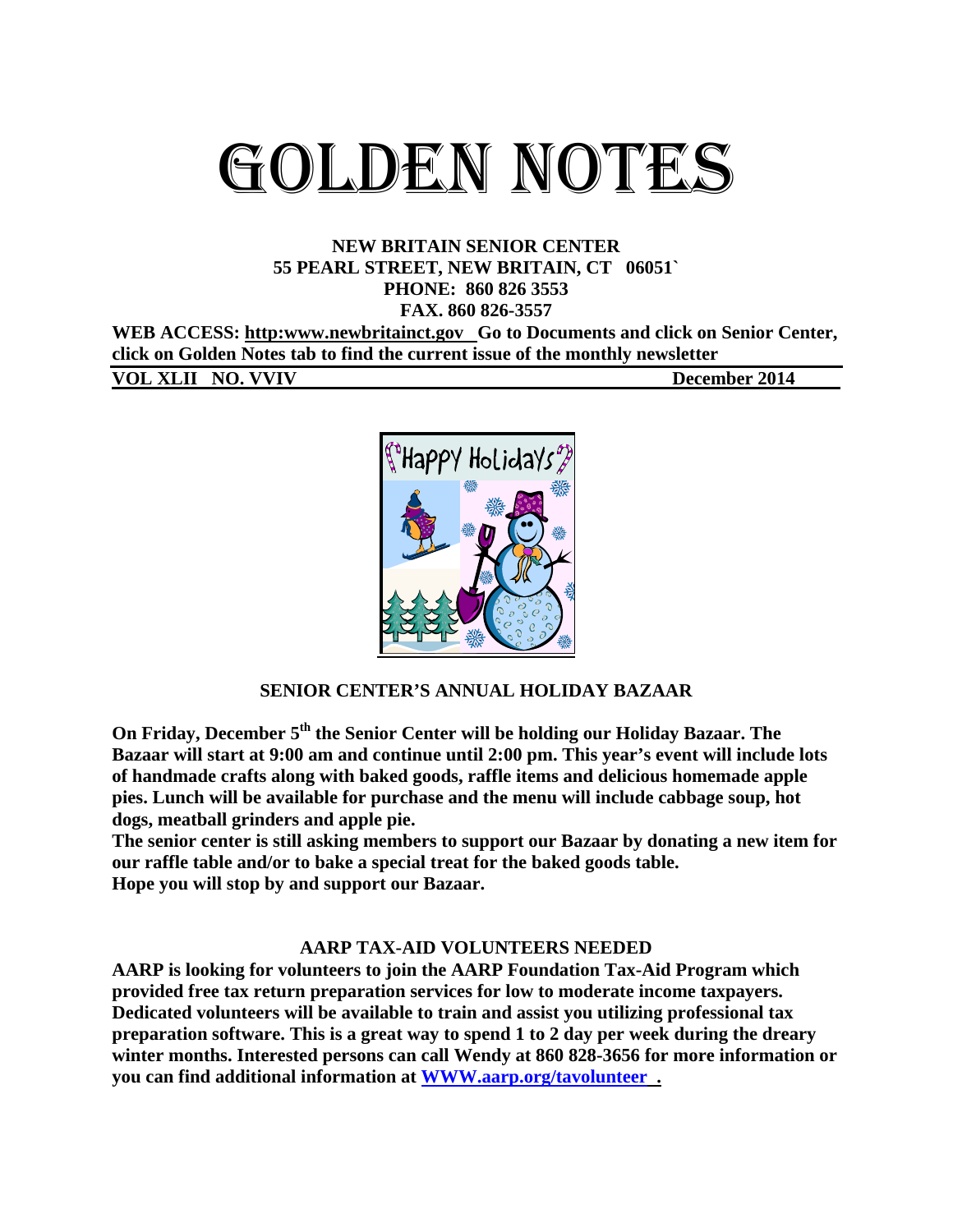

## **M Managing O Our Minds SAVE THE DATE**

Program during the month of January, 2015. The fitness class will be held on Tuesdays Program during the month of January, 2015. The fitness class will be held on Tuesdays<br>starting on January 6<sup>th</sup> at 10:15 am and will run for 6 weeks. The Brain Fitness program is **a** great opportunity for us to learn various techniques that can help us maintain certain a great opportunity for us to learn various techniques that can help us maintain certain<br>cognitive skills as we age. Also, memory screening sessions will be available after the class **ends for those persons who may want a screening. Sign up for the program will take place** during the beginning of January and more information can be obtained by calling **860 628- -3020. The A Alzheimer's Resource C Center will b be starting a a special Br rain Fitness**

## **Book G Group**

The New Britain Public Library and the Senior Center's monthly book group will be meeting on Tuesday, December 16, 2014 here at the Senior Center. The book read for December is **Still Life** written by Louise Penny. **Hook read for December is <u>Still Life</u> written by Louise Penny.<br>
Future book titles will be:<br>
January 20<sup>th</sup> – Reason I Jump by Naoki Higashida<br>
February 17 – Straight Man by Richard Russo<br>
<b>Hope you will join us on the t January 20 0th – Reason n I Jump by y Naoki Hig gashida**  February 17 – Straight Man by Richard Russo Future book titles will be:



## **FRIDAY A AT THE MO OVIES**

The movie for December has been cancelled and movies will resume on the 3<sup>rd</sup> Friday of **each h month res starting on January 16 6th. See you i in January.**



**Holida ay Pancake Breakfast**

**Join us s for a speci ial holiday p pancake bre eakfast on F Friday Dece .ember 12th f from**  8:15 am to 10:00 am. Stop by for Sean's delicious world famous Pancakes.

**Emergency Preparedness** 

He Health Department Nursing section will be conducting a talk on Emergency Preparedness on Tuesday, December 9<sup>th</sup> starting at 10:00 am. Stop by and learn how to **keep yourself safe and healthy during emergency events.**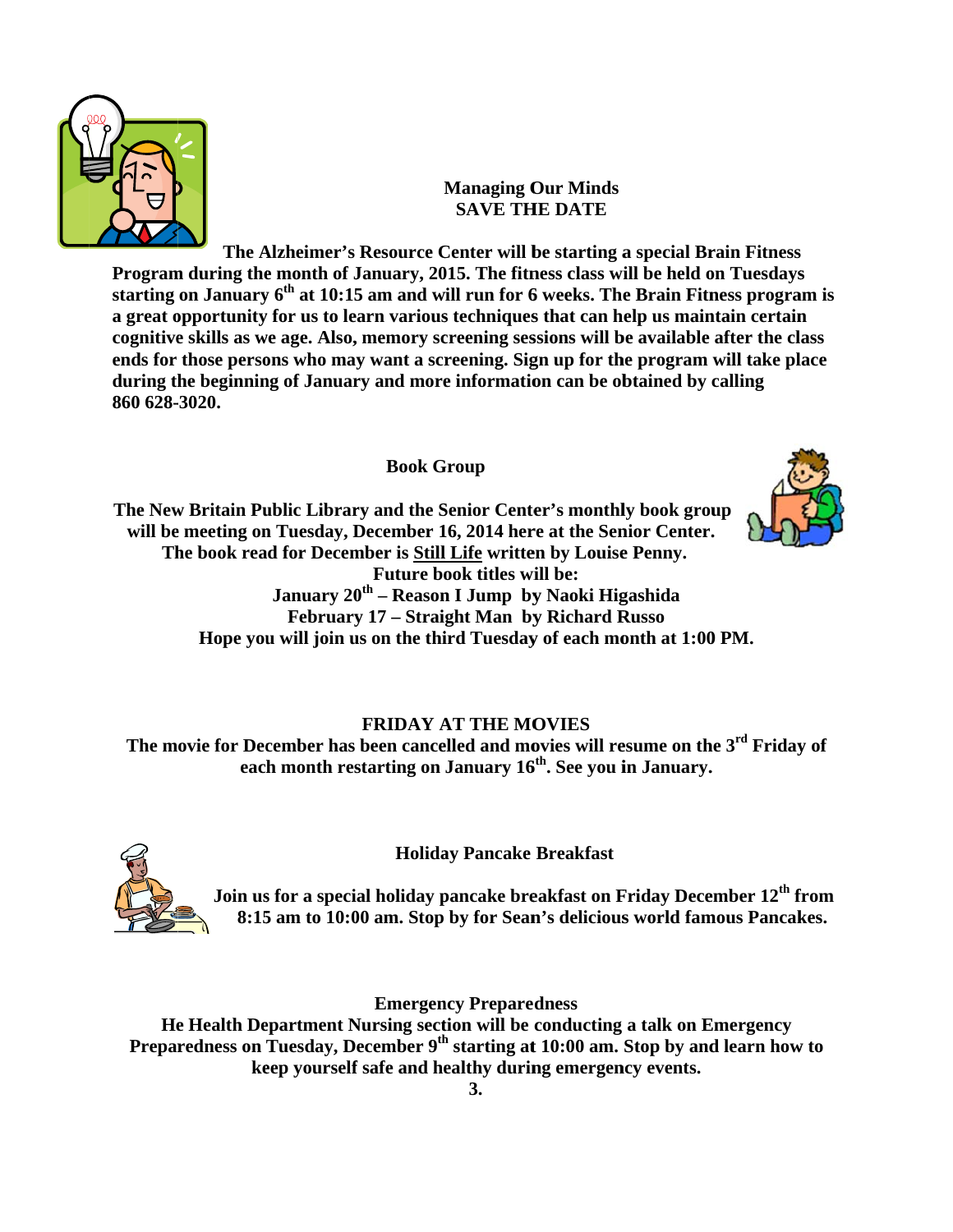**Daily Calendar of Activities:** 

#### **December 2014**

#### **Monday**

 **8:15 am to 11:10 am– Snack bar open 8:45 am to 9:15am. – Line Dancing Instruction for persons wishing to learn line dancing 9:15 am to 10:00 am – Art class open 9:15 am to 10:00 am – Exercise Class Senior appropriate class with Chris 10:15 am to 11:00 am – Line dancing class 12:45am to 3:00 pm - Bingo** 

#### **Tuesday**

 **8:15 am to 11:00 am. – Snack Bar open 8:30 am to 9 am - Line Dancing Instruction for person wishing to learn line dancing 9:00 am to 11:00 am – Computer Class Starts on September 23rd 9:15 am to 10:15 am – Exercise Class Senior appropriate exercise class with Chris 9:15am to 11:15 am - Ceramics Class 9:15 am to 1:30 pm – Craft group meets 10:30 am to 11:15 am – Line dancing with Chris 12:30 pm to 3:00 pm – Wii Bowling** 

 **1:00 pm to 3:30 pm – Craft group meets** 

#### **Wednesday**

 **8:15 am to 11:00 am – Snack bar open 9:00 am to 11:30 am - Card group 9:15 am to 11:30 am – Art Class open 9:15am to 11:15 am - Ceramics Class 12:45 pm to 3:00 pm – Bingo 1:00 pm to 3:00 pm – Ballroom Dancing** 

#### **Thursday**

 **8:15 am to 11:00 am – Snack bar open** 

 **9:00 am to 10:00 am –ZUMBA** 

 **9:15 am to 11:30 am – Craft Group meets** 

 **1:00 pm to 3:30 pm – Pinochle Club** 

 **1:00 pm to 3:30 pm – Craft group meets** 

#### **Friday**

 **8:15 am to 11:00 am – Snack bar open 9:15 am to 11:30 am – Art class open 12:45 to 3:00 pm – Bingo 1:15 pm to 3:30 pm – Square Dancing**